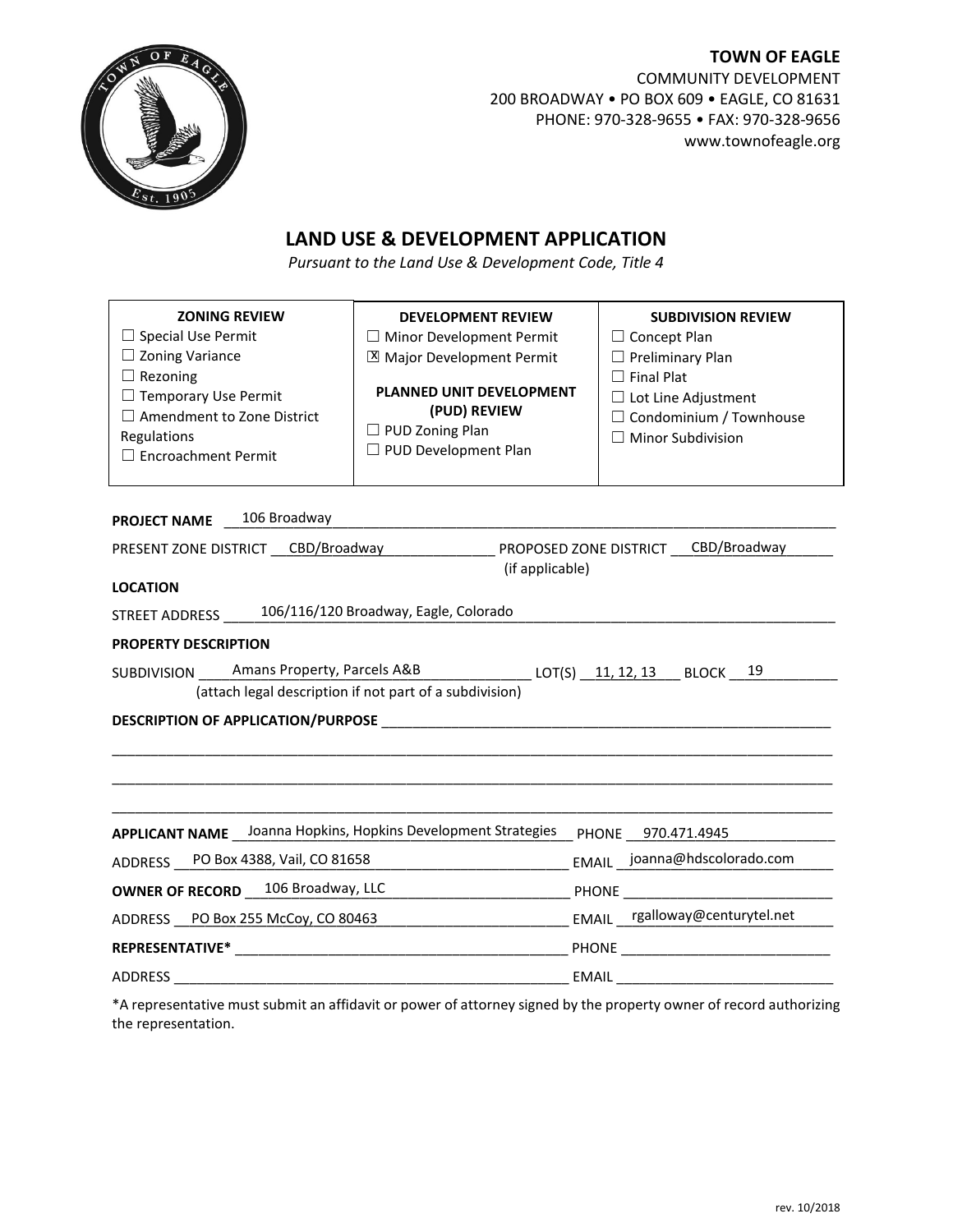#### **APPLICATION SUBMITTAL ITEMS:**

The following submittal materials must be submitted in full before the application will be deemed complete (please check all items that are being submitted):

 $\Box$  Applicable fees and deposits.

 $\Box$  Project Narrative, describing the project, its compliance with any applicable review criteria, any impacts to the surrounding area, and any other relevant information.

 $\Box$  Surrounding and interested Property Ownership Report (see project specific checklist for more information).

 $\Box$  Proof of Ownership (ownership & encumbrance report) for subject property.

 $\Box$  Site Plan, drawn to scale and depicting the locations and boundaries of existing and proposed lots and structures.

 $\Box$  Project specific checklist.

#### **FEES AND DEPOSITS:**

*See Eagle Municipal Code Section 4.03.080*

- 1. Application fees shall be paid in full at the time of the filing of the application and unless paid, the application shall not be deemed complete. All fees are nonrefundable.
- 2. As described in Eagle Municipal Code § 4.03.080, third-party consultants may be necessary for the review and processing of applications. These costs ("pass-through costs") must be paid by the applicant. If passthrough costs are expected, the applicant must pay a deposit at the time the application is filed. If at any time the deposit does not fully cover the pass-through costs, the applicant must pay another subsequent deposit before the Town will continue processing the application.
- 3. The Town may withhold the recording of any Subdivision Final Plat or Development Plan or the signing of any Resolution or Ordinance until all pass-through fees are paid in full.
- 4. Within 30 days of approval or denial of an application, any remaining deposit shall be returned to the applicant. If an application is withdrawn, any remaining deposit shall be returned to the applicant within 60 days.

I have read the application form and certify that the information contained herein is correct and accurate to the best of my knowledge. I understand that it is my responsibility to provide the Town with accurate information related to this application. I UNDERSTAND THAT FILING AN APPLICATION IS NOT A GUARANTEE THAT THE APPLICATION WILL BE APPROVED.

\_\_\_\_\_\_\_\_\_\_\_\_\_\_\_\_\_\_\_\_\_\_\_\_\_\_\_\_\_\_\_\_\_\_\_\_\_\_\_\_\_\_\_\_\_\_\_\_\_\_\_\_\_\_\_\_\_\_\_\_\_\_ \_\_\_\_\_\_\_\_\_\_\_\_\_\_\_\_\_\_\_\_\_\_\_\_\_\_\_\_\_

Signature Date

| <b>FOR OFFICE USE ONLY</b>  |                 |                    |
|-----------------------------|-----------------|--------------------|
| DATE RECEIVED               | ΒY              | <b>FILE NUMBER</b> |
| <b>REVIEW FEE</b>           | DATE PAID       | <b>RECEIVED BY</b> |
| DATE CERTIFIED COMPLETE     | BY              |                    |
| <b>P&amp;Z HEARING DATE</b> | <b>DECISION</b> |                    |
| <b>BOT HEARING DATE</b>     | <b>DECISION</b> |                    |
|                             |                 |                    |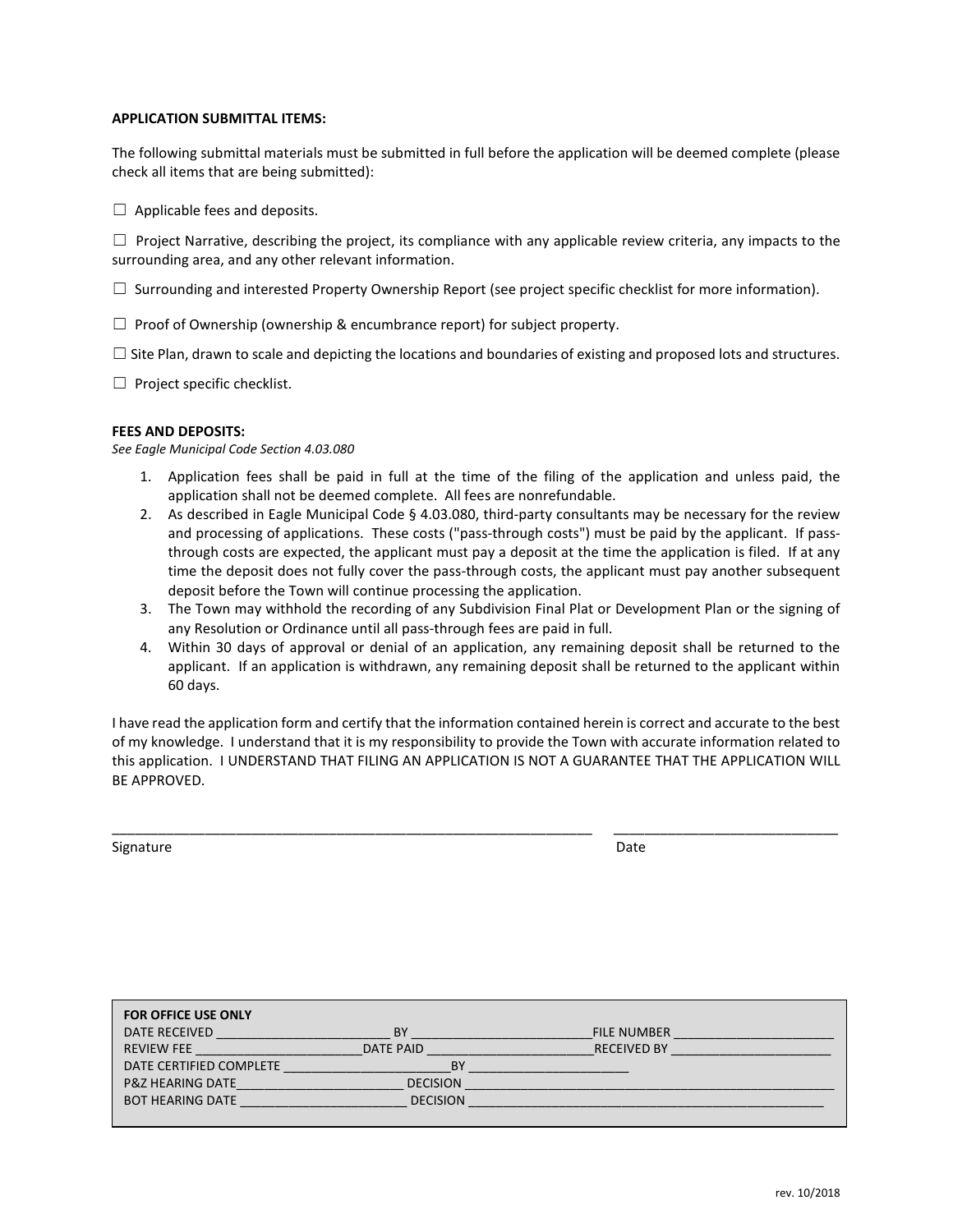# 106 BROADWAY

# MAJOR DEVELOPMENT REVIEW

AUGUST 30, 2019

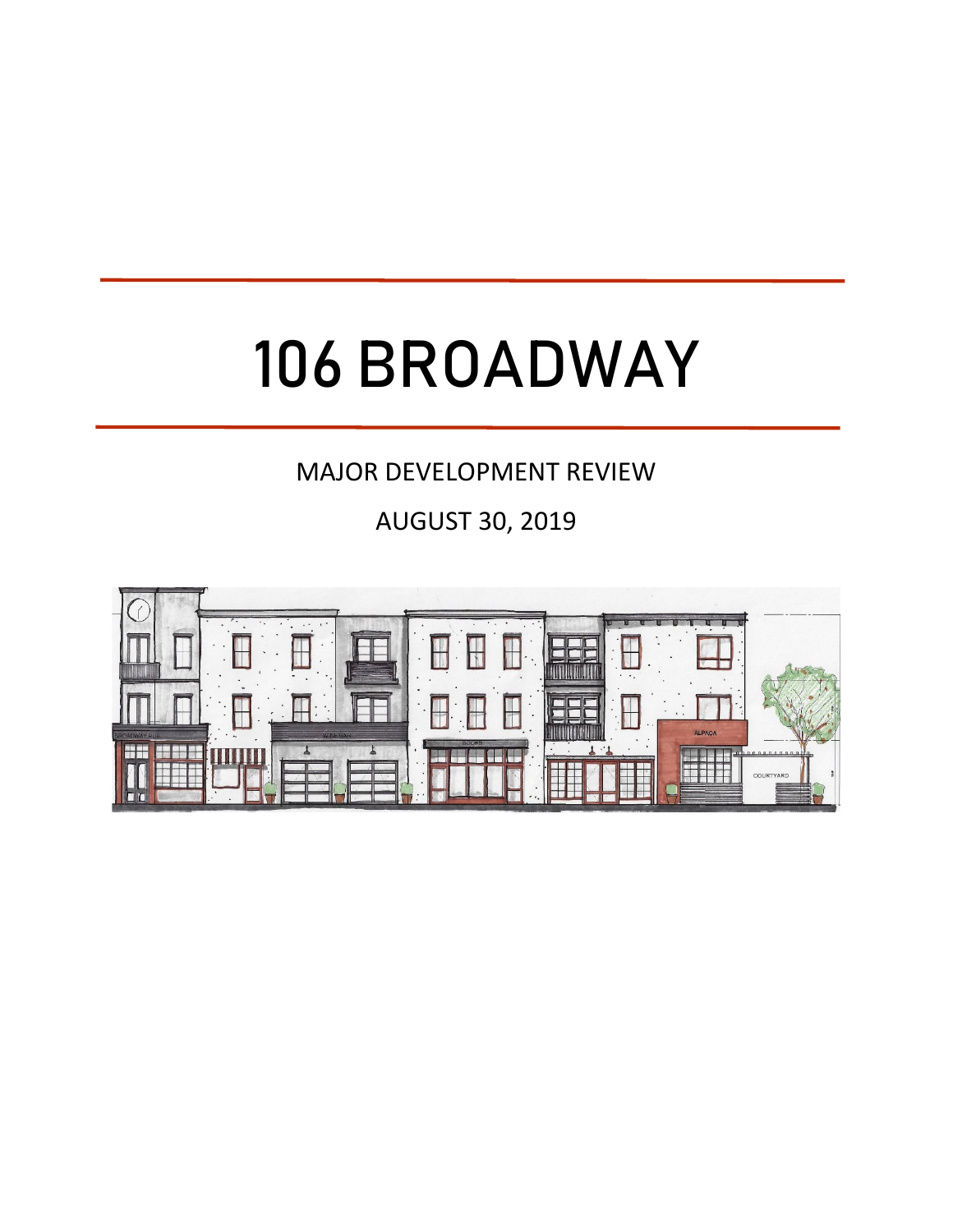# 106 Broadway

# Project Overview

106 Broadway is located at the corner of Grand Avenue & Broadway in Downtown Eagle. This proposal includes three contiguous subdivided properties which are located in the Central Business District and subject to the Broadway Overlay District development standards. The overall concept for the plan is to create a high quality, distinct landmark mixed-use building to announce the arrival into downtown Eagle. Taking advantage of the visibility on the corner of Grand Avenue and Broadway, this proposal includes ground floor commercial, spaces for public art installations and incorporates residential units above to add density and vibrancy to the downtown core. Twenty for-sale condominiums are being proposed to add a housing product currently lacking in downtown Eagle including two properties which will be subject to the Local Employee Residency Plan (LERP). The residential component steps back from Grand Avenue to reduce highway impact.



Commercial space is located predominantly along Broadway. The proposal also takes advantage of the shaded green space between Red Canyon Café to create a pedestrian friendly row of commercial spaces ideal for art studios and light food and drink restaurant concepts. Access to the roof will provide the residents and business owners with prime gathering space. With the excellent orientation and solar exposure of the site, it can be utilized for much of the year. Select streetscape elements will continue from Broadway and transition along Grand Avenue to provide aesthetic and safety enhancements for pedestrians. One assigned parking space per residence will be provided on-site accessed via the alley and commercial parking will be provided through on-street public parking along Broadway. The project is being proposed as a single phase and will be sprinklered throughout. Existing water and sewer supplies are located in the alley and Broadway.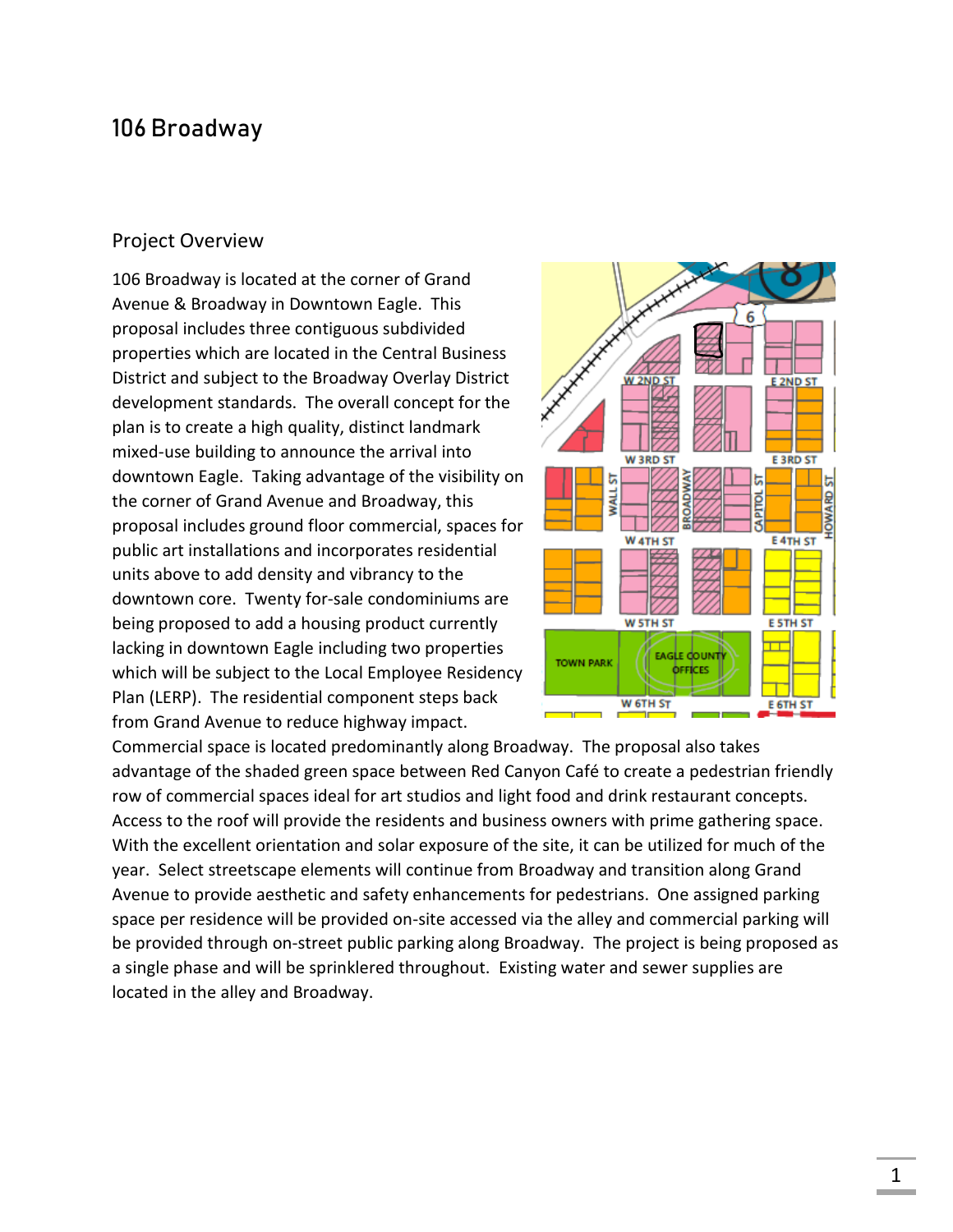# Existing Site Conditions

The project site is currently home to commercial land and several businesses.



# Existing Conditions Table:

| <b>Subject Properties</b> | Lot Square Footage/Building Square Footage | <b>Existing Land Use</b>     |  |
|---------------------------|--------------------------------------------|------------------------------|--|
| 106 Broadway              | 7,187 sq $ft/2,027$ building sq ft         | Alpaca shop/auto consignment |  |
| 116 Broadway              | 4.748                                      | Vacant commercial            |  |
| 120 Broadway              | 4,748 sq $ft/1,292$ building sq ft         | ArtSpace                     |  |
| <b>Total</b>              | 16,683 lot square footage                  |                              |  |

Proposed Land Use:

| Development<br>Program                     | <b>Permitted Uses</b>                               | <b>Proposed Uses</b>                                          | Proposed<br>Square Footage                           | Compliance |
|--------------------------------------------|-----------------------------------------------------|---------------------------------------------------------------|------------------------------------------------------|------------|
| Commercial                                 | Ground floor<br>commercial                          | Ground floor<br>commercial                                    | $6,000$ gross sf                                     | <b>YES</b> |
| Residential                                | Second & Third<br>floors only                       | For sale<br>condominiums                                      | 21,990 gross sf<br>16 - 2 bedroom<br>$4 - 1$ bedroom | <b>YES</b> |
| Local Employee<br>Residency Plan<br>(LERP) | Required for<br>projects adding 10<br>housing units | Two units will be<br>deed restricted to<br>resident occupants |                                                      | <b>YES</b> |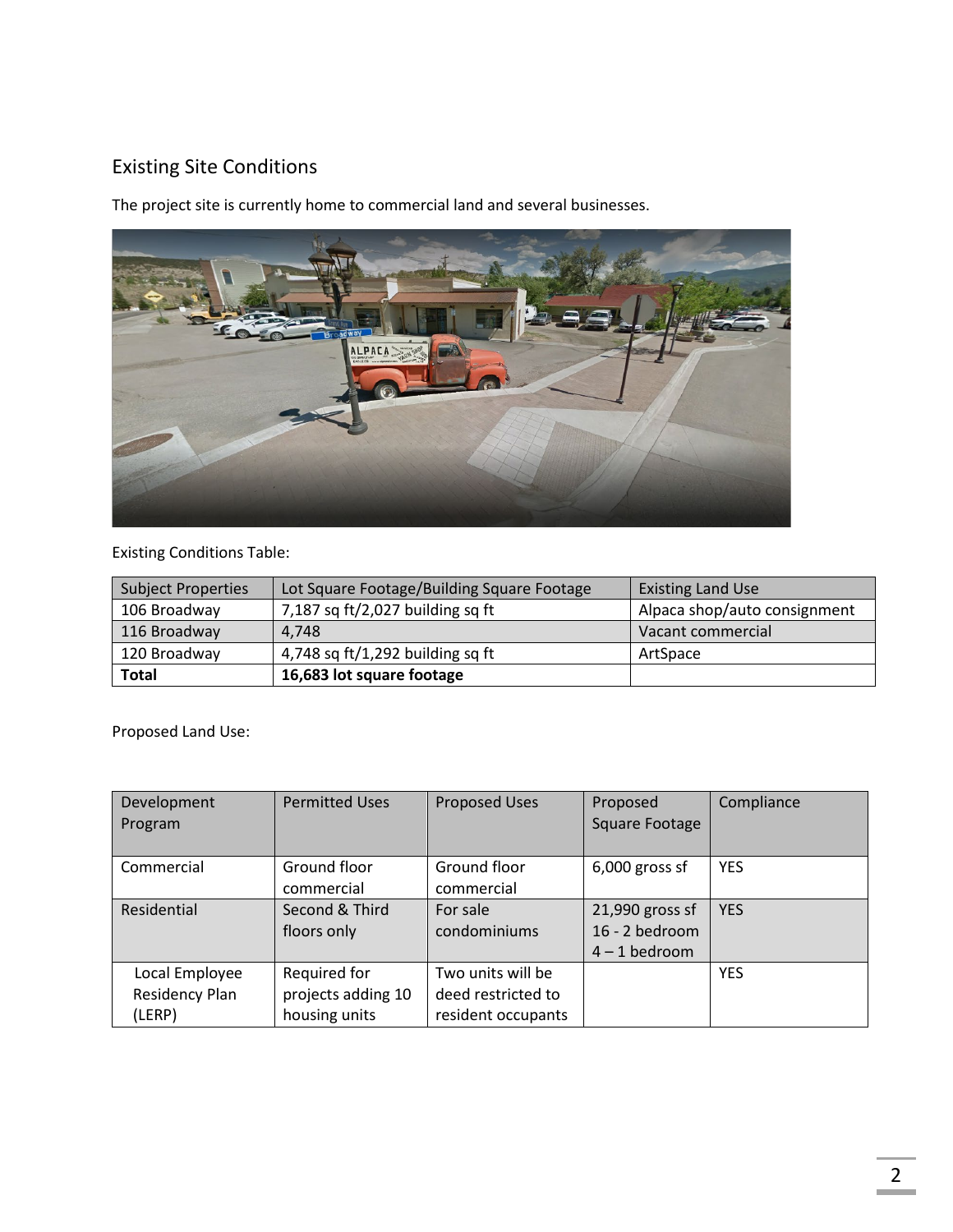# Central Business District

## Broadway District

Goals and Objectives

The vision for the Broadway District is 'to create a vibrant business district based on traditional architecture, urban planning and design principles'. The design team incorporated each of the goals and objectives into the site plan and architecture.

*Preserve the character and integrity of the Broadway District by promoting appropriate architecture and site planning*

*Strengthen visual continuity of the streetscape by enforcing setbacks and controlling building orientation*

*Reinforce the traditional character of the town by incorporating traditional building materials and native plant material in new development*

*The buildings and site plans should be referential to traditional western slope communities and the Colorado Vernacular Architectural Style, but a strict period replication is not the intent of this section*

*The district and each individual building should enhance the overall goals and objectives and be appropriate to today's lifestyles.*

*There should be a sense of simplicity and repose in the building mass without creating buildings that are too busy or eclectic*

*Residential units, lofts and offices should be located above retail, restaurant and commercial uses. Residential use is not allowed at the street level or basement level for new construction or renovated buildings.*

*The character of storefronts should be carefully considered to include higher ceilings in the first floor spaces, signage, canopies, awnings and the appropriate window fenestration.*

*Building character in this area is extremely important. The look and feel of this district taken as a whole is intended to be comprised of distinctive qualities that will establish its identity and create a desirable place to spend time.*

*Roof and parapet forms can provide interest, scape richness, and height variation to the buildings. These forms should also be utilized to screen unsightly mechanical systems and appropriate direct snow and water removal from the buildings. Steps should be taken so that these – and any other – building forms do not pose a falling ice or snow hazard to users, passersby, or adjacent property.*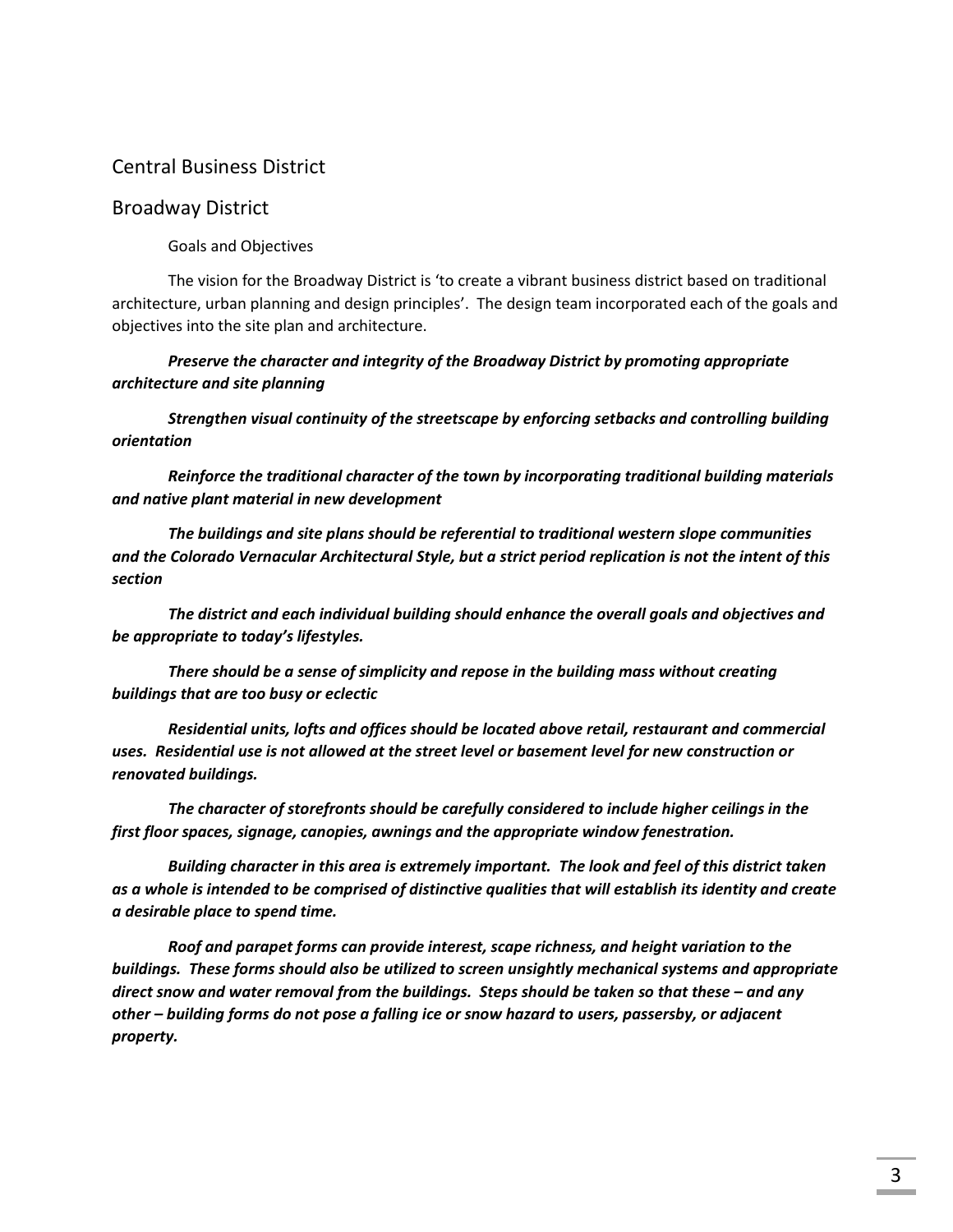## **Setbacks**

106 Broadway is designed with a zero lot line setback along Broadway to enhance the pedestrian experience and a variable setback along Grand Avenue following the building articulation. The 12 foot side setback along Red Canyon Café allows for pedestrian access to the commercial uses along the southern property line.

Proposed:

- 0' 4.5' Grand Avenue setback
- 0' Broadway setback
- 0' Rear (alley) setback
- 12' side setback

## **Height**

106 Broadway is a proposed three-story retail and multi-family residential building. The Broadway District provides for two design scenarios to maintain proper proportions with existing structures. 106 Broadway follows 'scenario one' utilizing a thirty-five (35) foot height limit. The corner architectural treatment reaches 42' in height, and at 7 feet, is less than 30% of the building height.

## **Building Mass/Form/Orientation**

The building, anchored at the corner of Grand Avenue and Broadway, will address both streets and features an angled entrance. The façades carry a distinctly different design and rhythm along both streets. Grand Avenue elevation progresses from a two-story to a three-story structure at the corner and incorporates several opportunities for temporary or permanent art installations and visually interesting streetscape improvements to draw drivers and pedestrians into the town core. The Broadway elevation includes several storefronts and residential uses articulate to break up the overall building mass. Each residence has a deck or Juliette balcony which contributes to building articulation.

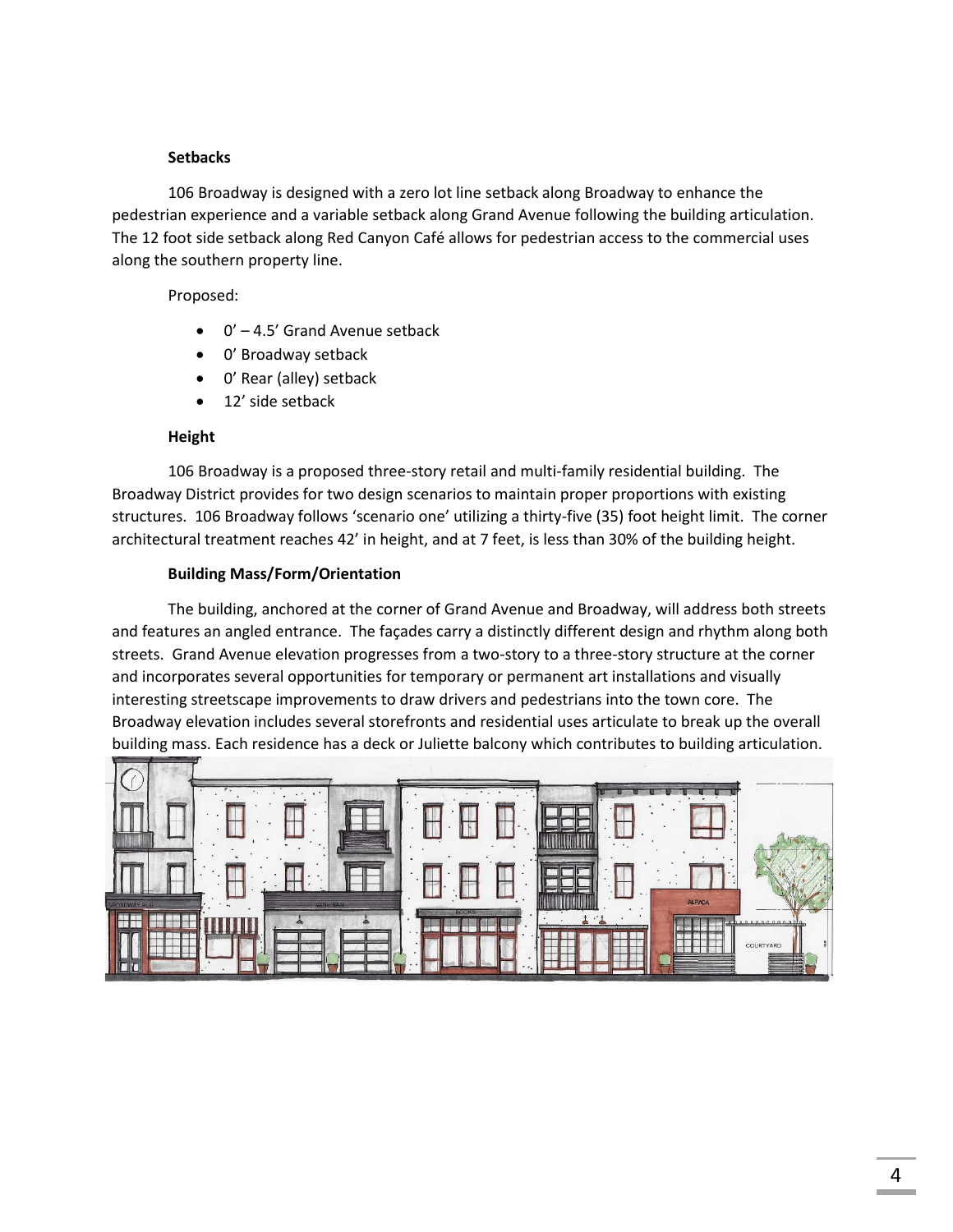#### **Building Materials**

A combination of materials will be utilized to break the façade on both Grand Avenue and Broadway, including stucco, wood siding, glazing and metal accents. A strong, wooden base is reminiscent of many Colorado mountain town buildings.





## **Landscape/Pathways/Furnishings/Fencing/Site Lighting**

The Broadway Streetscape improvements completed by the town of Eagle greatly enhanced the downtown district. The 106 Broadway design will incorporate some key design elements to transition from Broadway around to Grand Avenue to enhance the pedestrian experience, including hardscape, planters, site furnishings and lighting.

#### **Parking**

The town of Eagle recently completed a parking study for the Central Business District to better understand the current parking uses in the Central Business District and around 106 Broadway. The use of two hour parking along Broadway encourages turnover for shopping and restaurant uses. Demand for spaces in the Central Business District is highest during the mid-day hours and diminishes greatly in the evening. This proposal satisfies the residential parking requirement and is also consistent with the allowed use of existing on-street parking for commercial uses where commercial uses are pre-existing.

Proposed Off-Street Parking: 20 assigned spaces, 1 accessible space

On-Street Parking: Commercial uses